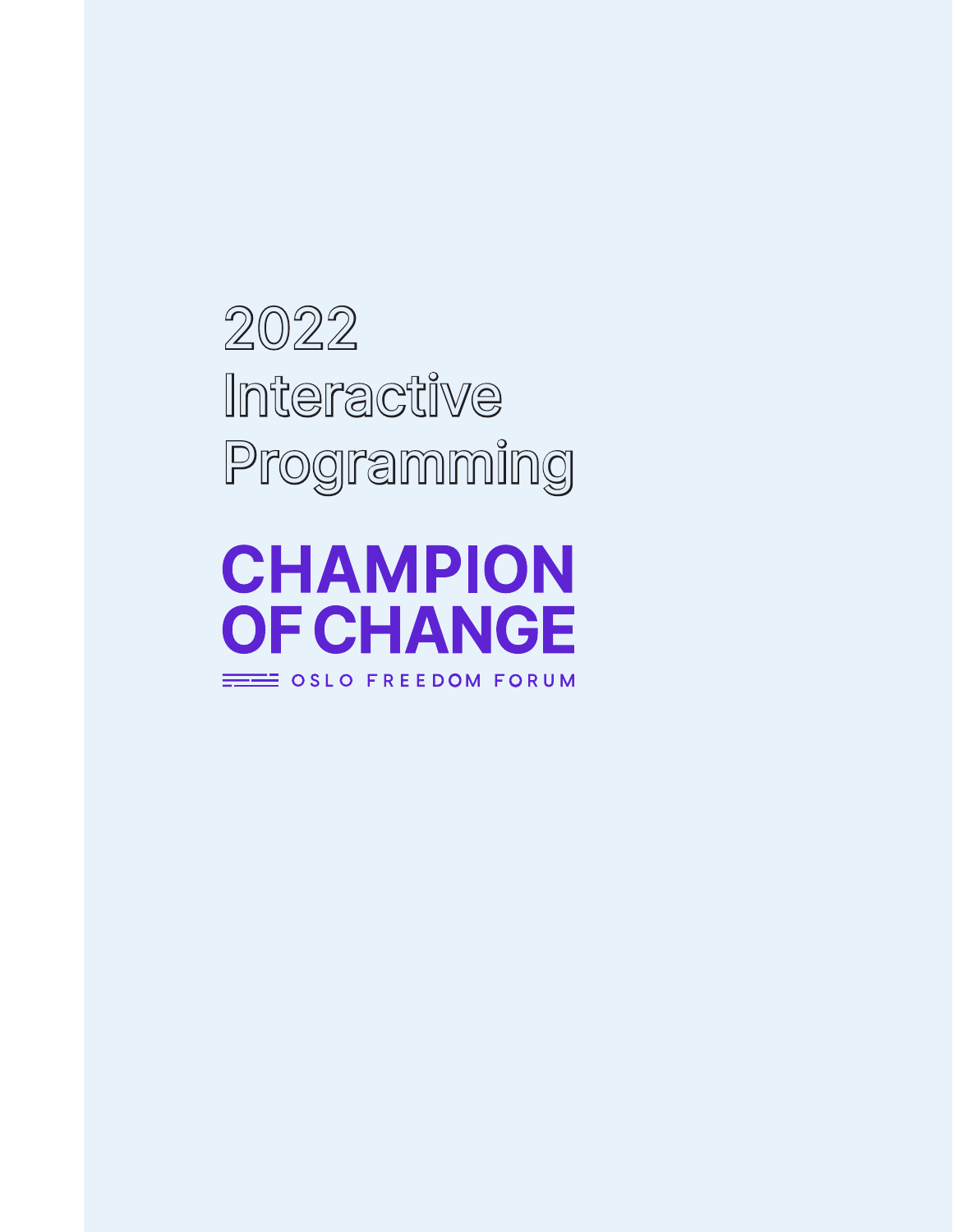# Creativity, Resilience, & Movements

MONDAY, MAY 23 • 14:30 - 15:20 • Oslo Konserthus, Lille Sal

### Defending the Defenders:

### The Right to Protect the Environment

Defending the Defenders is a global impact platform at OFF dedicated to raising awareness of the perils faced by environmental activists, journalists, and others who work to protect the environment in countries ruled by authoritarian regimes. Author and journalist Anjan Sundaram will moderate a discussion with environmental activists from Cambodia to Uganda.

ANJAN SUNDARAM Author and journalist (Moderator)

ALEX GONZALEZ DAVIDSON Environmental activist and President of Mother Nature Cambodia

MÓNICA LÓPEZ BALTONADO Nicaraguan human rights lawyer and environmental activistand environmental activist

JOHN UNZIMA Ugandan journalist and environmental activist

MONDAY, MAY 23 • 15:40 - 16:20 • Oslo Konserthus, Lille Sal

## Fighting Transnational Repression Against **Journalists**

Saudi Arabia's murder of Washington Post journalist Jamal Khashoggi, Belarus' hijacking of a plane to arrest opposition journalist Roman Protasevich, and Rwanda's forceful rendition of Hotel Rwanda hero Paul Rusesabagina are the most well-known examples of transnational repression by authoritarian regimes. They are part of a larger trend documented in a recent Freedom House report with more than 600 examples of regimes (most notoriously China, Iran, Russia, Rwanda, Saudi Arabia, and Turkey) aggressively reaching across the globe to silence or intimidate dissidents in exile. This panel will examine the practice of transnational repression, particularly as it targets independent journalists.

MEGHA RAJAGOPALAN Investigative journalist (Moderator)

RUSHAN ABBAS Founder and Executive Director of Campaign for Uyghurs

MASIH ALINEJAD Iranian journalist and activist

CAN DÜNDAR Turkish journalist and documentarian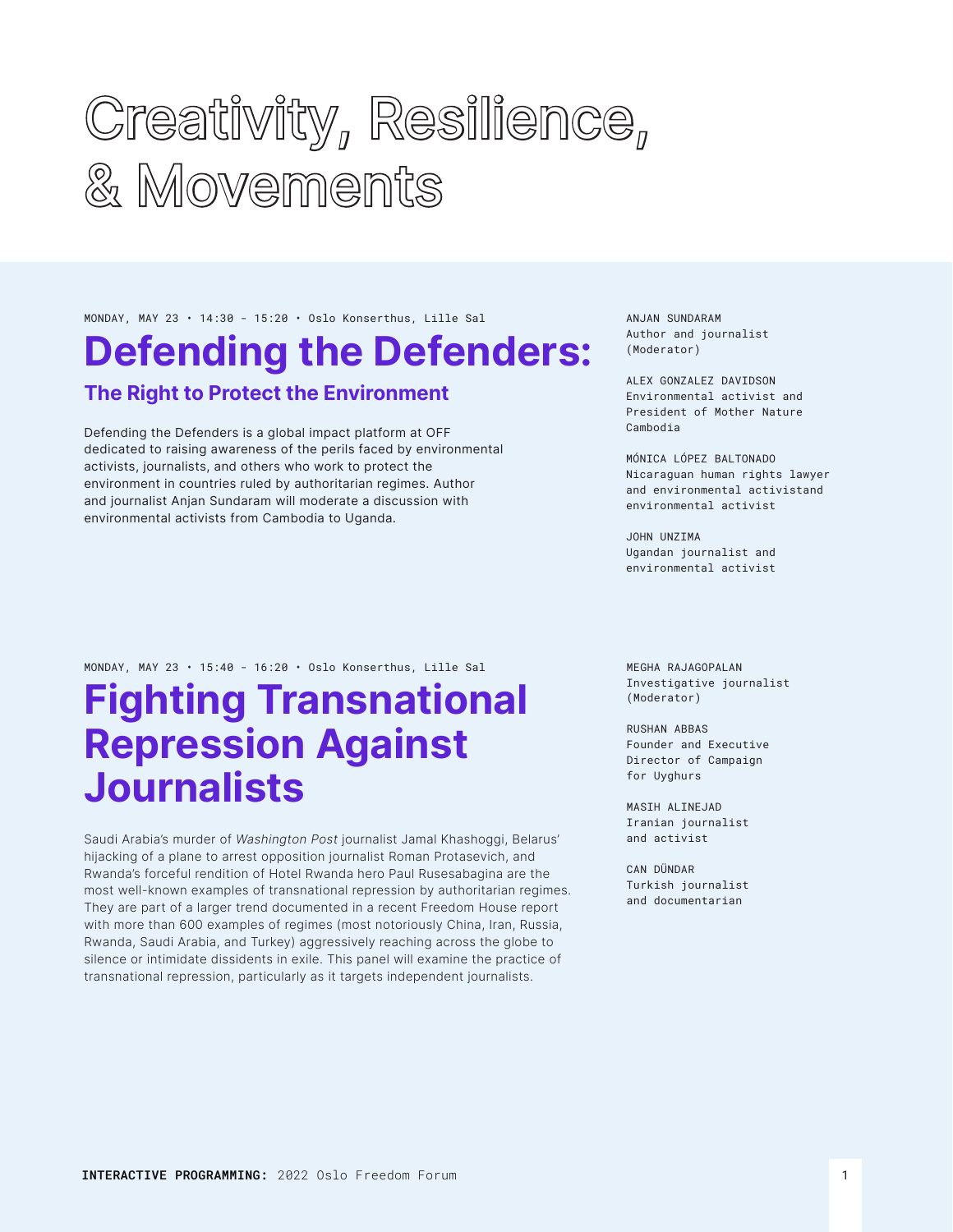TUESDAY, MAY 24 • 14:30 - 15:05 • Oslo Konserthus, Lille Sal

### LGBTQI+ Rights When Democracy Dies

Minorities, and in particular LGBTQI+ communities around the world, have often been used as a scapegoat for dictators and rising autocrats. Whether it is under the Taliban in Afghanistan or under Putin in Russia, the rights of LGBTQI+ people are among the first to get trampled. This panel will discuss the challenges faced by this community under authoritarian rule and how the democratic world can help champion their causes.

GEORGES AZZI Lebanese LGBTQI+ activist (Moderator)

#### TINA ORBAN

Hungarian trans activist and Vice President of Transvanilla Transgender Association

KIMAHLI POWELL Executive Director of Rainbow Railroad

TUESDAY, MAY 24 • 14:30 - 15:30 • Oslo Konserthus, Breakout Room

### How to Talk to the Media [WORKSHOP]

This workshop will teach participants how to effectively answer interview questions, maintain control of the interview, get across key messaging, adapt talking points to appeal to various audiences, and prioritize media requests.

TUESDAY, MAY 24 • 15:30 - 16:20 • Oslo Konserthus, Theater

### Putin's Wars:

### How to Defend Human Rights in Russia, Ukraine, and Beyond

This February, Vladimir Putin started a war against Ukraine. Heavy artillery, missile strikes, and bombs targeted civilian areas, destroying housing, hospitals, and orphanages. There are millions of refugees and many thousands of casualties. Putin bears full responsibility for this invasion, but the actions of the international community have been too little, too late in fighting authoritarianism in Russia. This panel discussion will examine the bloody consequences of enabling Putin in Ukraine and beyond, and seek to find strategies for overthrowing the Putin regime.

BOBBY GHOSH *Bloomberg Opinion* columnist

JENIFER VAUGHAN (FENTON) Spokesperson and senior media adviser at the UN Special Envoy for Syria

ANNE APPLEBAUM Staff writer for *The Atlantic* and Pulitzer Prize-winning historian of Eastern Europe (Moderator)

GARRY KASPAROV Chairman of the Human Rights Foundation

RICHARD SHIRREFF Former Deputy Supreme Allied Commander Europe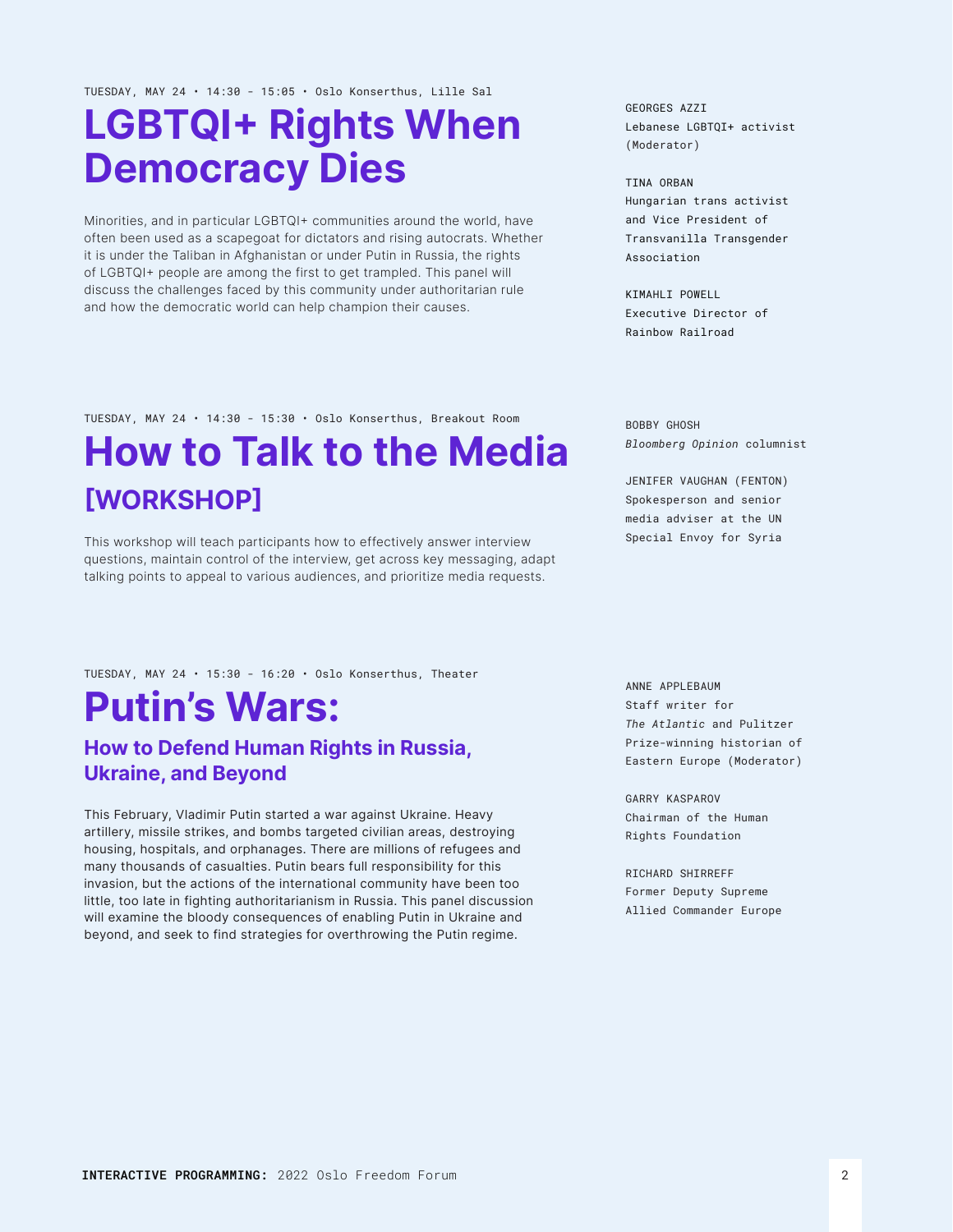TUESDAY, MAY 24 • 16:30 - 17:30 • Oslo Konserthus, Theater

### The Myth of the "Efficient" Dictatorship

The economic development credited to regimes in China, Rwanda, and Kazakhstan has elevated the lure of "efficient" authoritarianism long symbolized by Singapore. This deep dive will examine how accomplishments credited to such regimes are often overblown or outright fabricated to whitewash corrupt and repressive dictatorships. Speakers will also discuss the historical evidence for why free markets and open societies are the best engines for human development.

KIMBERLY DOZIER Journalist and author (Moderator)

DAVID HIMBARA Rwandan-Canadian economist and author of *Kagame's Economic Mirage*

JOANNA LILLIS Journalist and author of *Dark Shadows: Inside the Secret World of Kazakhstan*

TUESDAY, MAY 24 • 17:15 - 18:00 • Oslo Konserthus, Lille Sal

## How Can Civil Society Counter a Coup d'Etat?

In the last year, we have seen several coups d'état across the world, from West Africa to Southeast Asia. While executive power usurpations are characterized by military support, there are several measures civil society and pro-democracy movements can take to counter and block coup leaders' procedures. In this panel, we will hear from leading experts on nonviolent strategies, as well as civil society leaders who will share how advocates, non-governmental institutions, and the international community can help counteract coups and restore democracy.

SRDJA POPOVIĆ Nonviolence expert and Executive Director Center for Applied Nonviolent Actions & Strategies (CANVAS)(Moderator)

RANIA ABDULAZIZ Sudanese pro-democracy and women's rights activist

JAMTI A RAOTR Executive Director of the Albert Einstein Institution

WAI HNIN PWINT THON Burmese pro-democracy activist

#### WEDNESDAY, MAY 25 · 14:30 - 15:30 · Konferansesenter, Resilience Room

### Using Creativity to Champion Change [WORKSHOP]

World-renowned cartoonist Øistein Kristiansen's objective is to get "the whole world" to draw and unleash our creative selves. With a drawing style characterized by a simple, quick line, fun characters, and clear colors, Kristiansen will use this hands-on workshop to demonstrate how we can become more dynamic thinkers in the field of human rights by using our imagination and channeling our creativity.

ØISTEIN KRISTIANSEN Norwegian cartoonist and author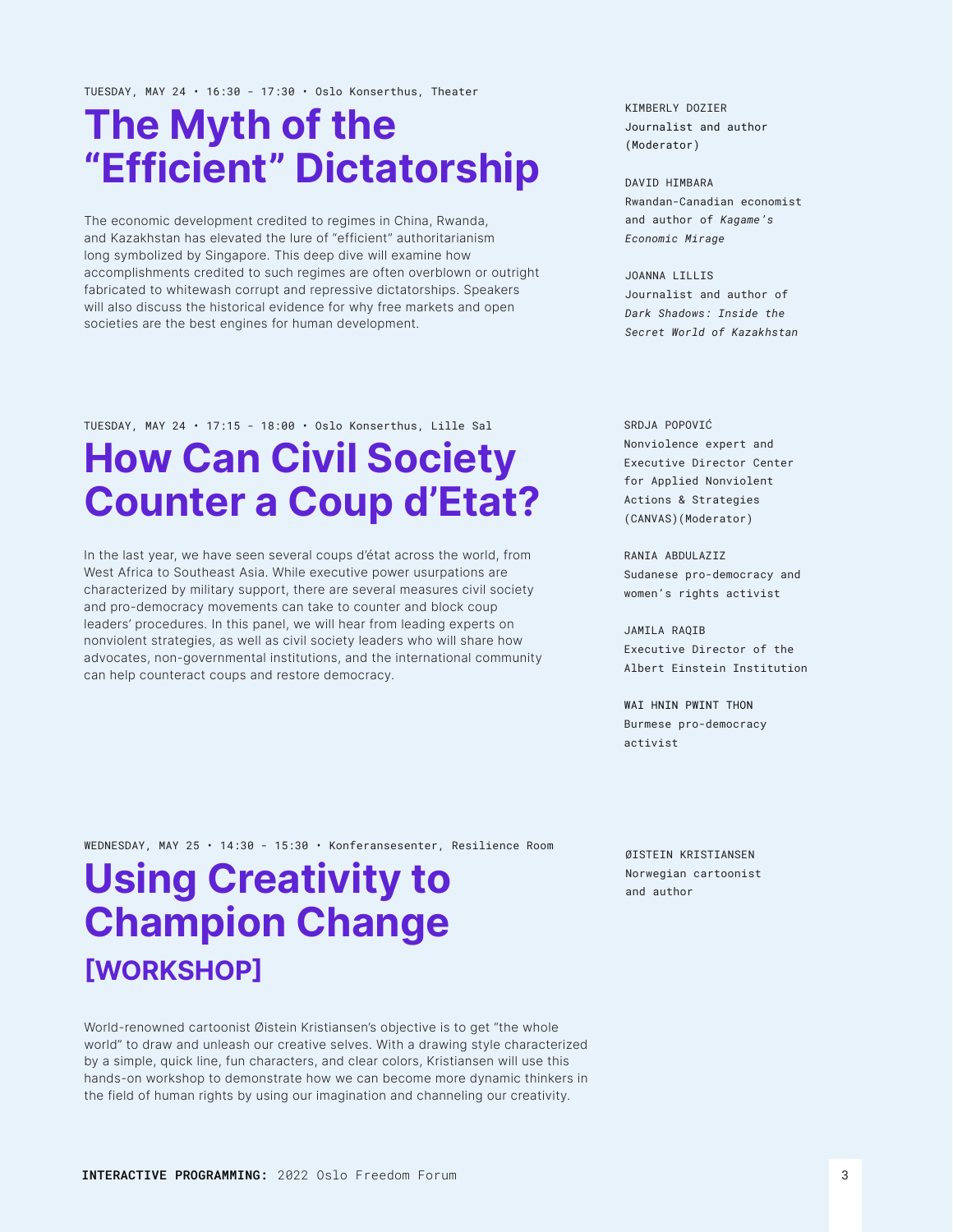### Building an Alliance for Freedom [WORKSHOP]

Tyranny is one of the most significant problems worldwide. Today, more than four billion people are living under authoritarian regimes, and collaboration and support between dictators from all continents — irrespective of their political leanings — is becoming the norm. By contrast, civil society in these countries often finds itself isolated and fighting for democracy alone. What, then, is the solution to this worldwide network of oppression? In this workshop, Venezuelan democracy leader Leopoldo López will guide activists on the importance of uniting and organizing a cohesive global movement for freedom. Based on his experiences as the leader of one of Venezuela's most prominent political opposition parties and a prisoner of conscience, López will explain the need for a strategic narrative used by democracy defenders worldwide, how to properly take advantage of new technology for effective activism, and how to rekindle the enthusiasm for freedom and democracy.

WEDNESDAY, MAY 25 · 15:45 - 16:15 · Konferansesenter, Resilience Room

## Tanzania's Child Marriage Struggle

Although child marriage was outlawed in Tanzania in 2019, the law on marriage is yet to be amended and child marriage remains a serious issue in the country. Zuhura Abdul Sakaya is a young Tanzanian advocate for girls' and women's rights, focusing on the elimination of child marriage, gender-based violence, and female genital mutilation in Tanzania. In this fireside discussion, she will discuss the lifelong consequences for girls of child marriage, the current situation in Tanzania, and the next steps to be taken in the struggle against child marriage.

LEYLA HUSSEIN Somali psychotherapist and anti-FGM activist (Moderator)

ZUHURA ABDUL SAKAYA Tanzanian youth advocate

LEOPOLDO LÓPEZ Venezuelan opposition leader and pro-democracy advocate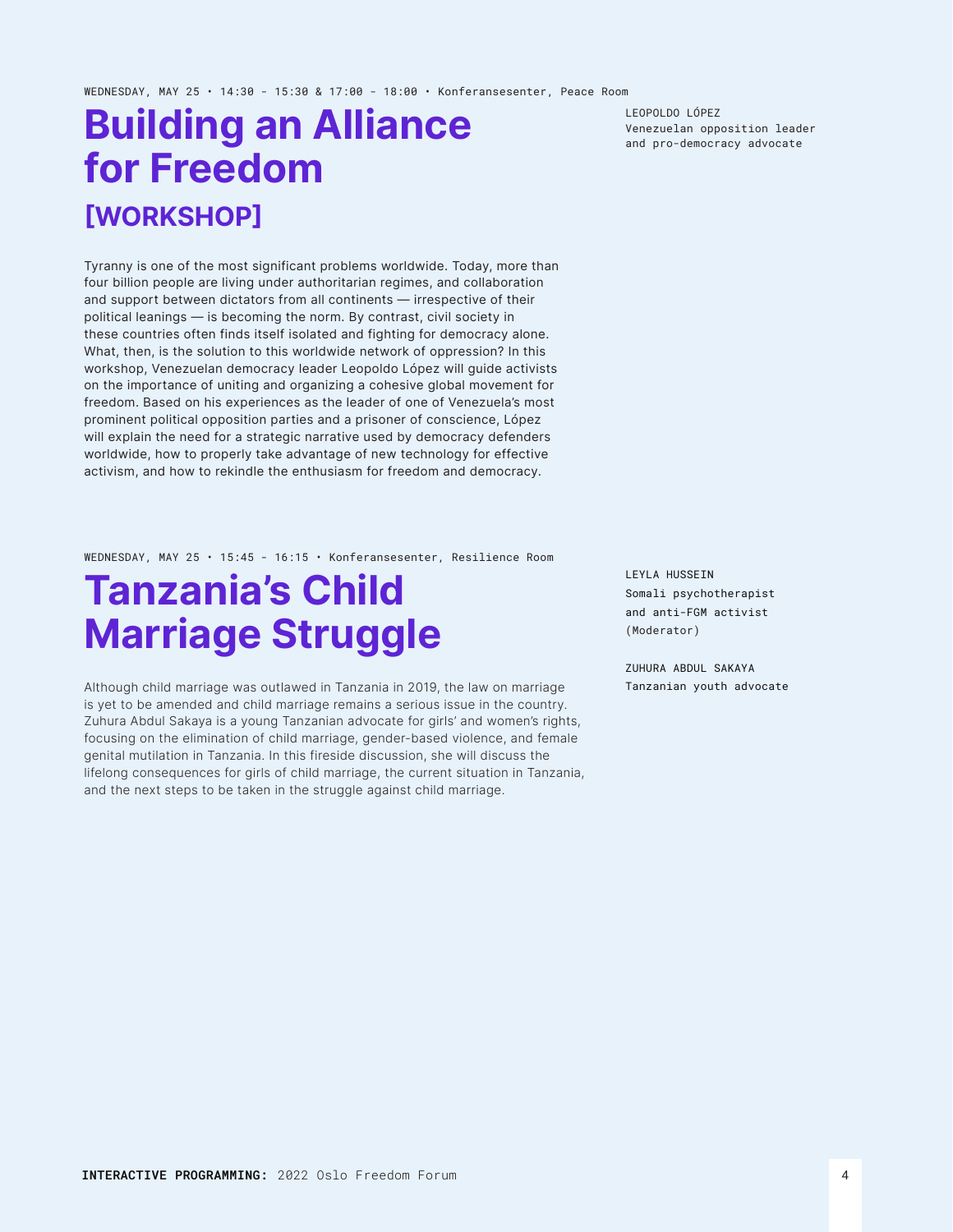# Accountability, Justice, & Reform

MONDAY, MAY 23 • 14:30 - 15:30 • Oslo Konserthus, Theater

## Corruption, Rent-Seeking, and the Acquisition of Loot:

### The Central Objectives of Authoritarianism

From Venezuela to Congo, and China to Hungary, corruption hampers economic opportunity, erodes trust in institutions, corrodes the rule of law, and ultimately encourages regime officials to steal from vulnerable populations, safe in the knowledge that their ill-gotten gains can never be traced. In countries without independent judiciaries, free press, or free and fair elections to hold leaders accountable for their crimes, corruption thrives. In this deep dive, speakers will examine the toll corruption has taken on human rights, democratic values, and personal freedoms, as well as ways by which we can combat this scourge globally. The panel will be introduced by Bill Browder, originator of the Magnitsky Act, the law that seeks justice for the killers of Russian anticorruption lawyer Sergei Magnitsky.

THOR HALVORSSEN CEO of the Human Rights Foundation (Moderator)

JOICE ETUTU *BBC* Senior reporter

#### PAUL MASSARO

Senior policy advisor for the US Helsinki Commission and counter-corruption expert

#### CASEY MICHEL

Author and adjunct fellow at the Hudson Institute's Kleptocracy Initiative

MONDAY, MAY 23 • 16:30 - 17:00 • Oslo Konserthus, Lille Sal

## The True Story of China's Genocide of the Uyghurs:

### A Conversation with Nury Turkel and Garry Kasparov

Nury Turkel was born in a re-education camp in East Turkistan — China's Xinjiang Uyghur Autonomous Region — during the Cultural Revolution. Upon arriving in the United States in 1995, he was granted asylum and has relentlessly advocated for the rights of the Uyghur people. In conversation with HRF Chairman Garry Kasparov, Turkel will lay out the truth about the Chinese government's genocidal actions in the Uyghur Region.

GARRY KASPAROV HRF Chairman and pro-democracy advocate (Moderator)

#### NURY TURKEL Uyghur advocate and author of *No Escape: The True Story of China's Genocide of the Uyghurs*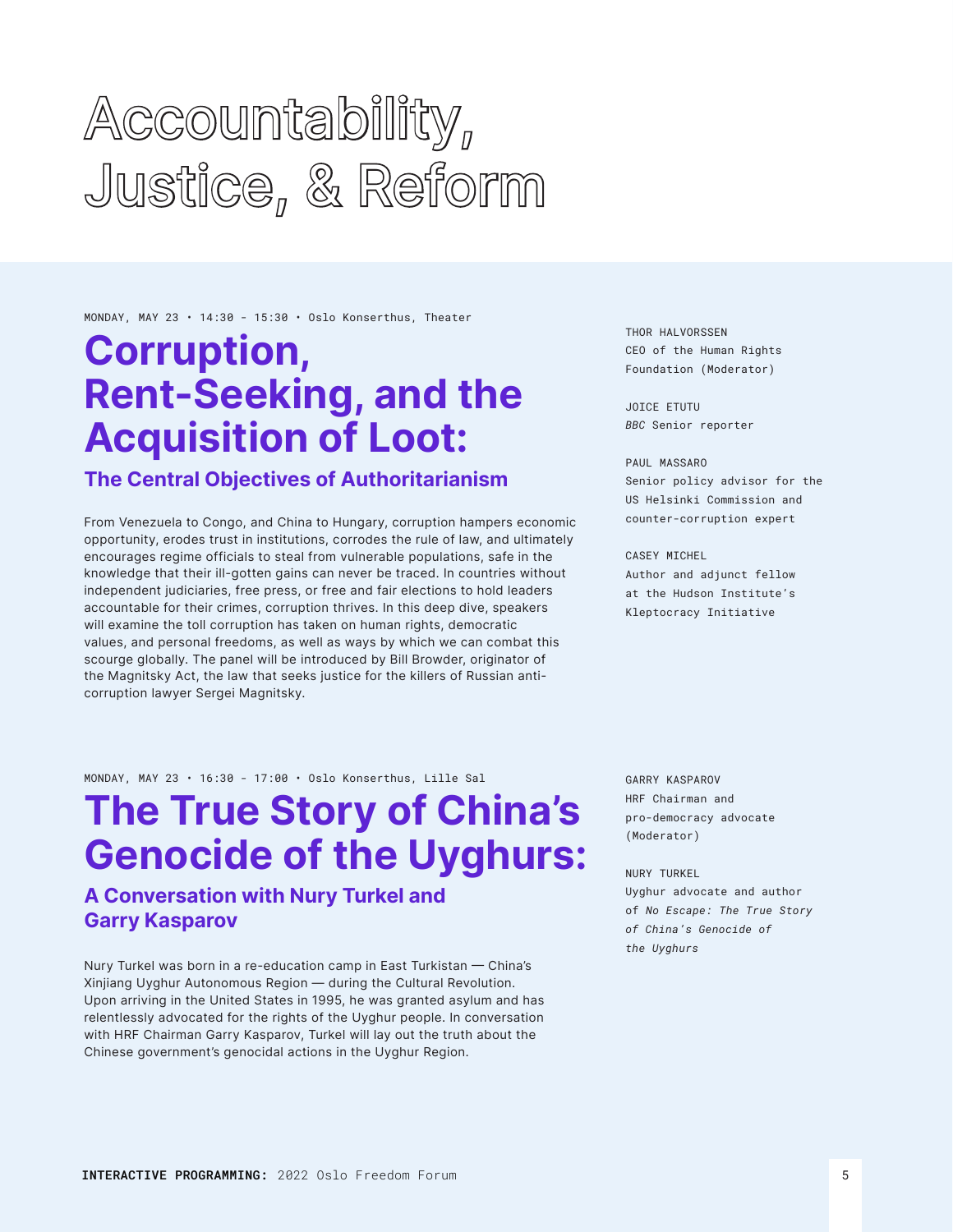MONDAY, MAY 23 • 17:10 - 18:00 • Oslo Konserthus, Lille Sal

## Sportswashing:

### From the Beijing Genocide Games to Qatar's FIFA World Cup Migrant Workers' Crisis

2022 has been referred to as "sportswashing's biggest year," due to the Beijing Olympics and FIFA World Cup in Qatar. This session will share behind-the-scenes stories, tips, and know-hows on how we can all join to raise awareness about how authoritarian regimes weaponize global games to whitewash their abuses.

KARIM ZIDAN Author and journalist (Moderator)

MALCOLM BIDALI Labor rights activist and blogger

CHEMI LHAMO Tibetan activist and community organizer

LISE KLAVENESS President of the Norwegian Football Federation, lawyer, and human rights advocate

TUESDAY, MAY 24 • 14:30 - 15:10 • Oslo Konserthus, Theater

## Authoritarianism, ESG, and the Impact of Foreign Investment on Global Human Rights

In countries under authoritarian rule, foreign investment has helped enable human rights abusers, including in countries such as China, Russia, and Saudi Arabia. This panel discussion will explore why it is important for stakeholders to not invest in autocracies and the steps that need to be taken to prevent these capital flows from reaching the hands of dictators, including revisiting our understanding of ESG (Environmental, Social, and Governance) investing. Among other specific issues, the panel will address how investment tools such as EM ETFs allocate a large portion of funds to authoritarian regimes, and the consequences of such allocations, including the human rights implications they present.

JOSH ROGIN *Washington Post* columnist and *CNN* political analyst (Moderator)

MARCOS BUSCAGLIA Economist and author

PERTH TOLLE Founder of Life+Liberty Indexes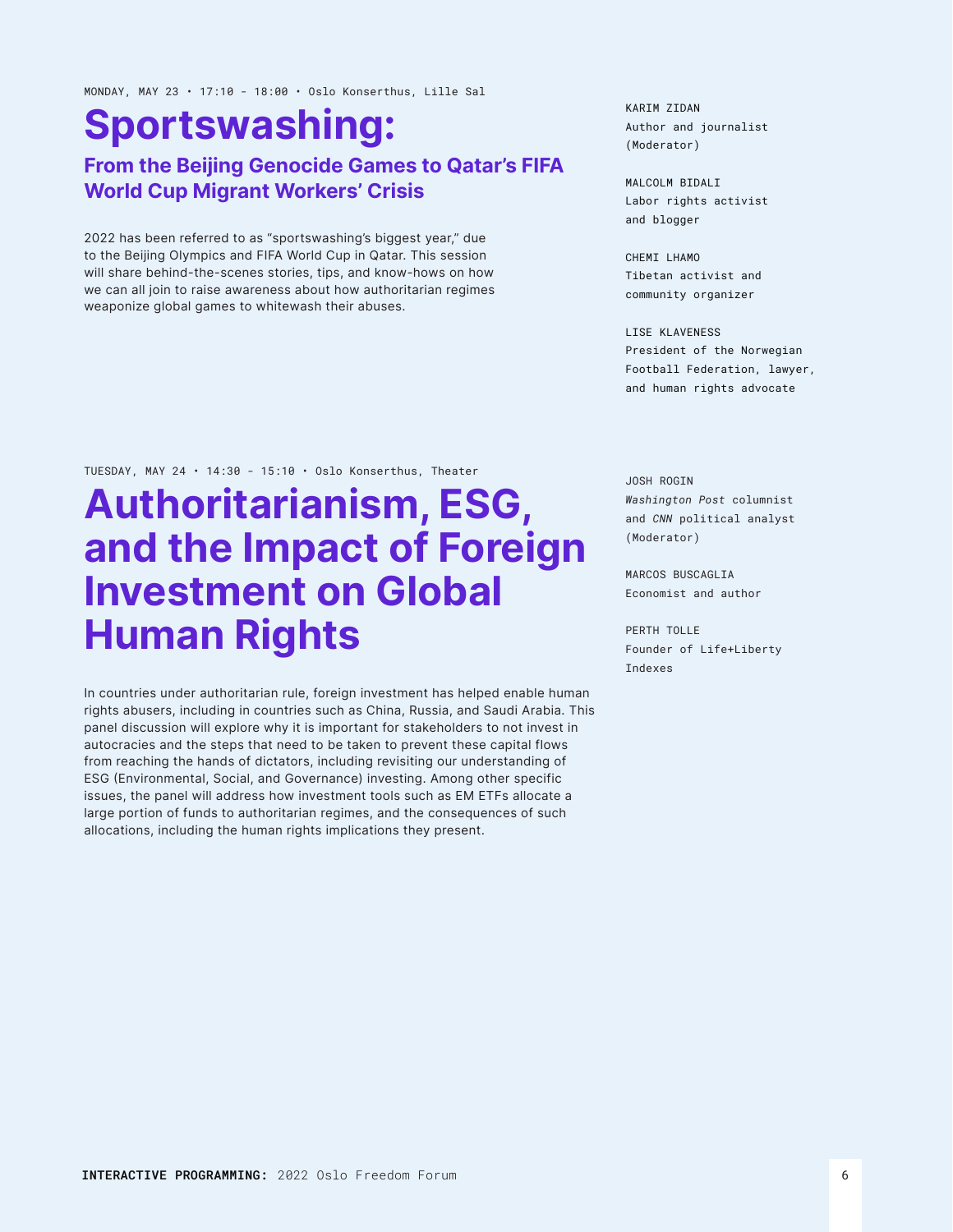TUESDAY, MAY 24 • 16:10 - 17:00 • Oslo Konserthus, Lille Sal

## When Systems Fail:

### Understanding the Intersection of Authoritarian Regimes and Modern Slavery

This panel discussion, hosted by the Freedom Fund, will explore the correlation between the rise in authoritarian regimes and the rise in modern slavery. Looking to history and learning from the present, panelists will discuss how slavery has been wielded as a way for those regimes to maintain power and how affected communities have stood in resistance to change the future.

#### AMY RAHE

Managing Director at the Freedom Fund and anti-trafficking advocate (Moderator)

#### JESSIE BRUNNER

Associate Director of Strategy and Program Development at the Center for Human Rights and International Justice at Stanford University

#### FILMON DEBRU

Eritrean human trafficking survivor

#### LEONARDO SAKAMOTO Brazilian journalist and antiforced labor advocate

WEDNESDAY, MAY 25 · 14:30 - 15:05 · Konferansesenter, Justice Room

## Citizen Driven Corporate Accountability in Human Rights and Beyond

Corporations need to balance the interests of a multitude of stakeholders — not only their shareholders but also the communities they serve. The challenges imposed by major issues, such as climate change and global human rights, and the failure of many corporations to meet these challenges have made it imperative to rethink our current approaches to corporate governance. This conversation will discuss how citizens have more power than they think to hold corporations accountable, and how modern technologies and recent experiences can help bring more transparency and more effective corporate governance processes.

JONATHAN TEO Engineer, agriculturalist, and venture investor

VIVAKE GUPTA Software entrepreneur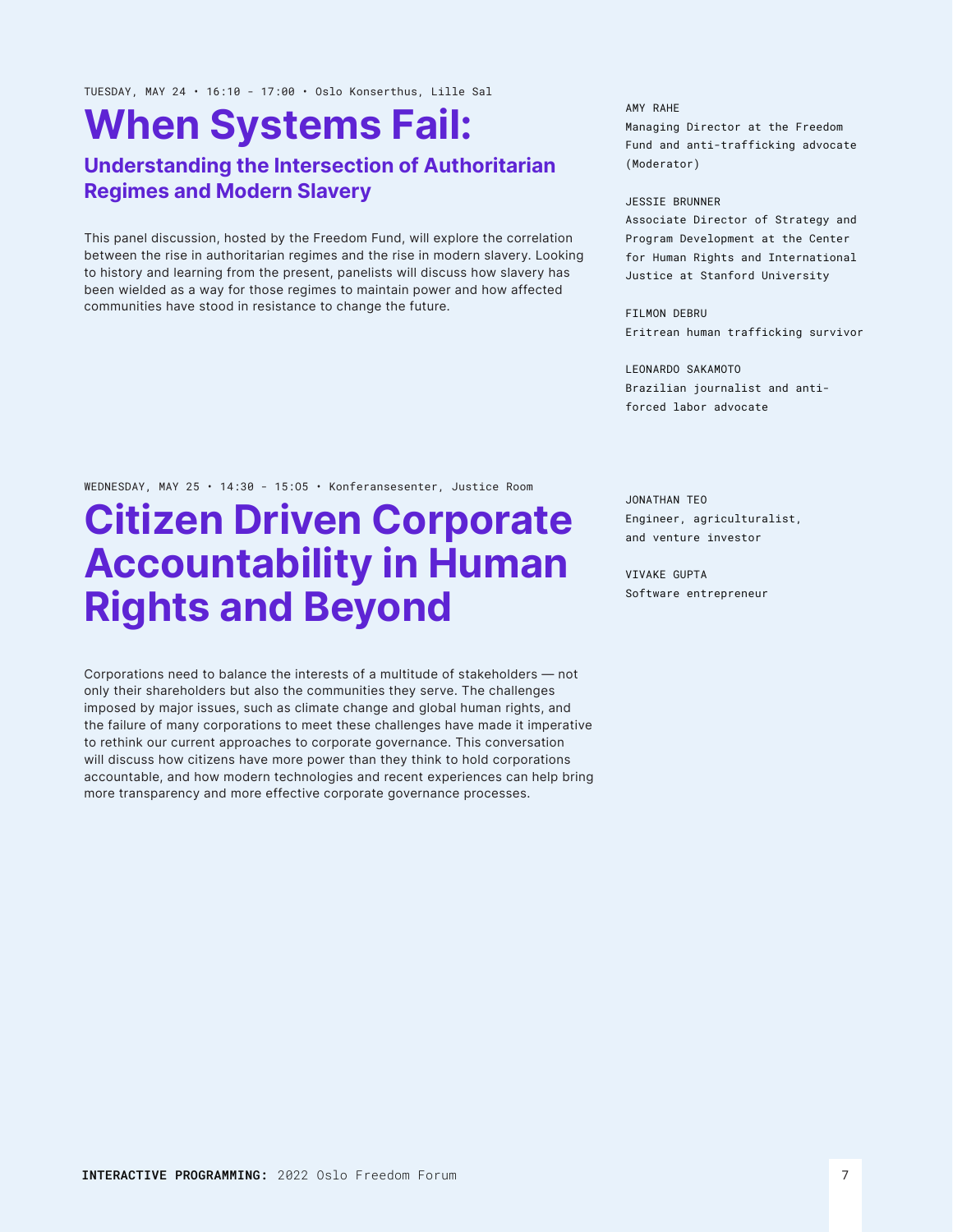WEDNESDAY, MAY 25 · 15:00 - 16:00 · Konferansesenter, Truth Room

### Building Justice for Syria: Universal Jurisdiction and the Koblenz Trial

In January 2022, a court in the German town of Koblenz sentenced Anwar R., a former Syrian intelligence officer, to life in prison for crimes against humanity. Using this trial as a case study, this panel discussion will examine the use of universal jurisdiction as a legal mechanism to hold the Syrian regime accountable for its crimes. The discussion will assess both the significance and limitations of universal jurisdiction, as well as examine other legal mechanisms such as the International Criminal Court, International Court of Justice, and ad hoc criminal tribunals and special courts. International law experts, survivors, and victims' families will provide diverse perspectives and present our audience with a call to action — a victim-centered approach to justice.

#### ALIA MALEK Author and journalist (Moderator)

#### OMAR ALSHOGRE

Syrian public speaker and human rights advocate, and Director of Detainee Affairs at Syrian Emergency Task Force

#### ALEXANDRA LILY KATHER Lawyer, intersectional justice advocate, and co-founder of the Emergent Justice Collective

WAFA MUSTAFA Journalist, activist, and advocate for Syria's disappeared

### The Future of Palestine WEDNESDAY, MAY 25 · 17:00 - 17:35 · Konferansesenter, Justice Room

Prominent activist and public speaker on Arab-Israeli affairs Fadi Elsalameen is a known critic of the Palestinian President Mahmoud Abbas and the Palestinian Authority, due to their corruption and bad governance. Join him in this fireside chat covering the implications of the rise of corruption and decline of democratic practices, as well his vision for the future of Palestine.

BETHANY ALHAIDARI Senior research fellow at the Human Rights Foundation (Moderator)

#### FADI ELSALAMEEN

Activist, political commentator, and adjunct Senior Fellow at the American Security Project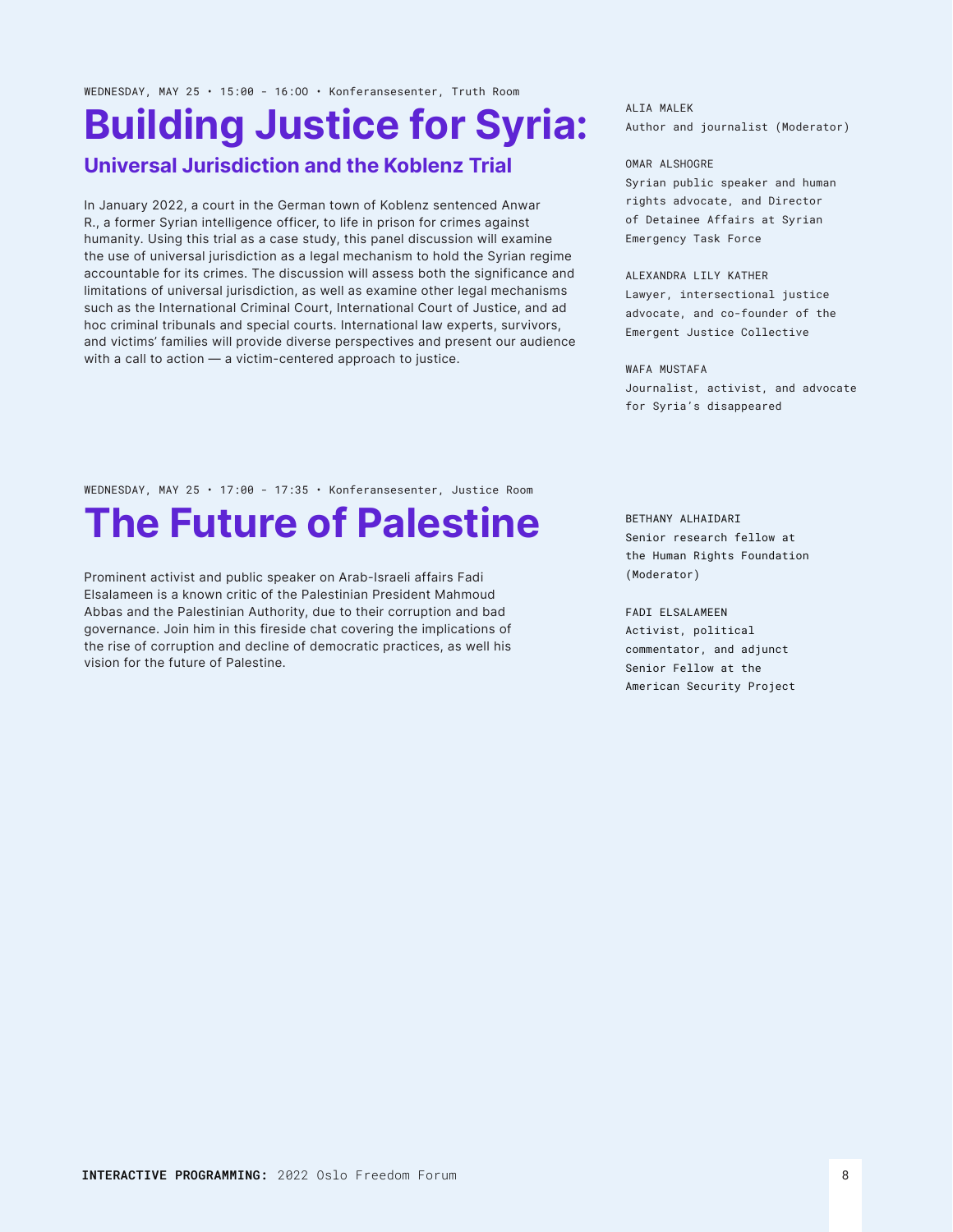# Innovation, Tech, & Civil Liberties

MONDAY - TUESDAY • 14:30 - 17:00 • Oslo Konserthus, Citizen Lab Room

### Citizen Lab & the **Community** [OFFICE HOURS]

Worried about Pegasus? Come get your iPhone checked for signs of hacking! Leave with a coveted sticker. Citizen Lab researchers will also dispense advice and tactics tailored to the threats that you face.

MONDAY, MAY 23 • 15:45 - 16:45 • Oslo Konserthus, Twitter Room TUESDAY, MAY 24 • 14:30 - 15:30 • Oslo Konserthus, Twitter Room WEDNESDAY, MAY 25 • 14:30 - 15:30 • Konferansesenter, Innovation Room

## Twitter & the Community [OFFICE HOURS]

Through these office hours, Twitter will provide a private space for participants to share their concerns and provide feedback on Twitter. Limited to 15 guests/session.

MONDAY - TUESDAY • 17:00 - 18:00 • Oslo Konserthus, Meta Room WEDNESDAY, MAY 25 · 17:00 - 18:00 · Konferansesenter, Innovation Room

## Meta & the Community [OFFICE HOURS]

Representatives from Meta will host office hours for participants to voice their concerns and receive guidance on how best to use Meta's platforms for activist causes. Limited to 15 guests/session.

BILL MARCZAK Senior Researcher for Citizen Lab

JOHN SCOTT-RAILTON Senior Researcher for Citizen Lab

LAUREN CULBERTSON Head of US Public Policy at Twitter

NICK PICKLES Senior Director of Global Public Policy Strategy, Development, and Partnerships at Twitter

KAREN WHITE Head of Public Policy, EMEA at Twitter

MAZUBA HAANYAMA Head of Human Rights, Public Policy, Africa, Middle East, & Turkey at Meta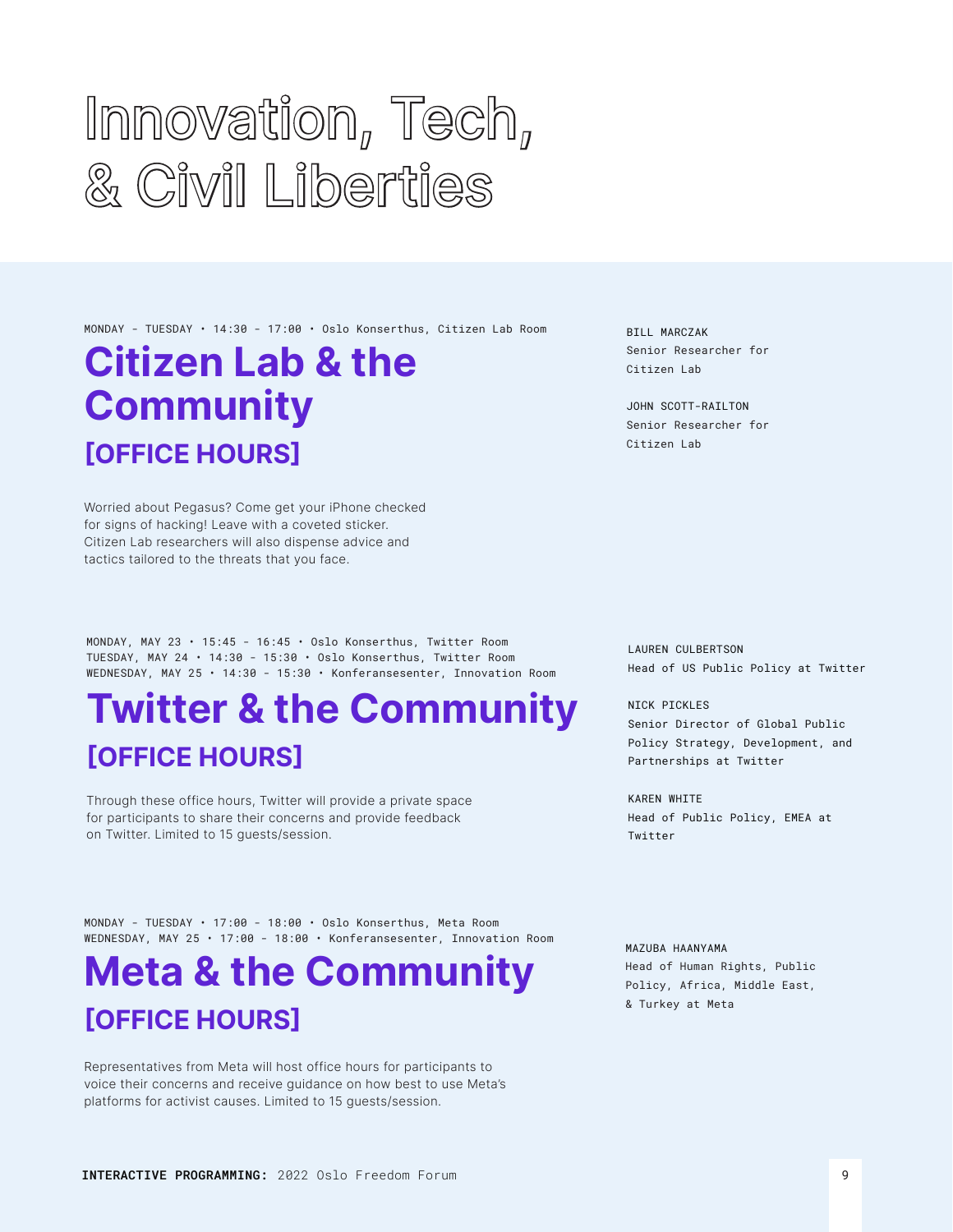MONDAY, MAY 23 • 17:10 - 18:00 • Oslo Konserthus, Theater

### Tech Tactics of New Authoritarianism

For over a decade, Jigsaw has explored some of the biggest challenges facing democracies — shrinking civil discourse, rampant disinformation, the spread of extremism, polarization, and the growing use of technology to restrict the enjoyment of human rights. Inspired by their work with policy experts, academic researchers, technologists, and frontline activists, Jigsaw will host a panel discussion to address the technological tactics being used by authoritarian regimes today. The panel will explore multilateral strategies to uphold human rights and recommendations that can be used to defend democracy in the digital age. Jigsaw will also present specific examples that demonstrate their long track record of using technology to directly support democracy, with an emphasis on innovations that have had real world, measurable impact.

Director of Policy and International Engagement at Jigsaw (Moderator)

YAFFA FREDRICK Senior Editor at *CNN*

SCOTT CARPENTER

BETH GOLDBERG Research Program Manager at Jigsaw

GLACIER KWONG Hong Kong political and digital rights activist

RAFAL ROHOZINSKI CEO of SecDev

TUESDAY, MAY 24 • 16:00 - 17:00 • Oslo Konserthus, Breakout Room

## Digital Security with Yubico [WORKSHOP]

In this workshop, digital security experts from Yubico will explain how to use Yubikeys (which you have already received in your OFF gift bag) to improve your personal digital security. The workshop will highlight the importance of digital security, particularly for activists operating in authoritarian regimes.

WEDNESDAY, MAY 25 • 15:45 - 16:45 • Konferansesenter, Justice Room

### The Spyware That Came in From the Cold: Pegasus and Candiru [WORKSHOP]

The Pegasus and Candiru spywares have been unleashed upon activists, journalists, and opposition politicians in increasing numbers. Digital security research organization Citizen Lab has unearthed the many different ways these two exploits attack devices and steal data, while staying hidden and reporting back to the authoritarian regimes that use them. During this workshop, Citizen Lab staff will assist in identifying whether your devices have been targeted by these programs, how to purge them, and what to do to stay safe in the future.

PER ERNGÅRD Director of Solutions Engineer for EMEA at Yubico

BILL MARCZAK Senior Researcher for Citizen Lab

JOHN SCOTT-RAILTON Senior Researcher for Citizen Lab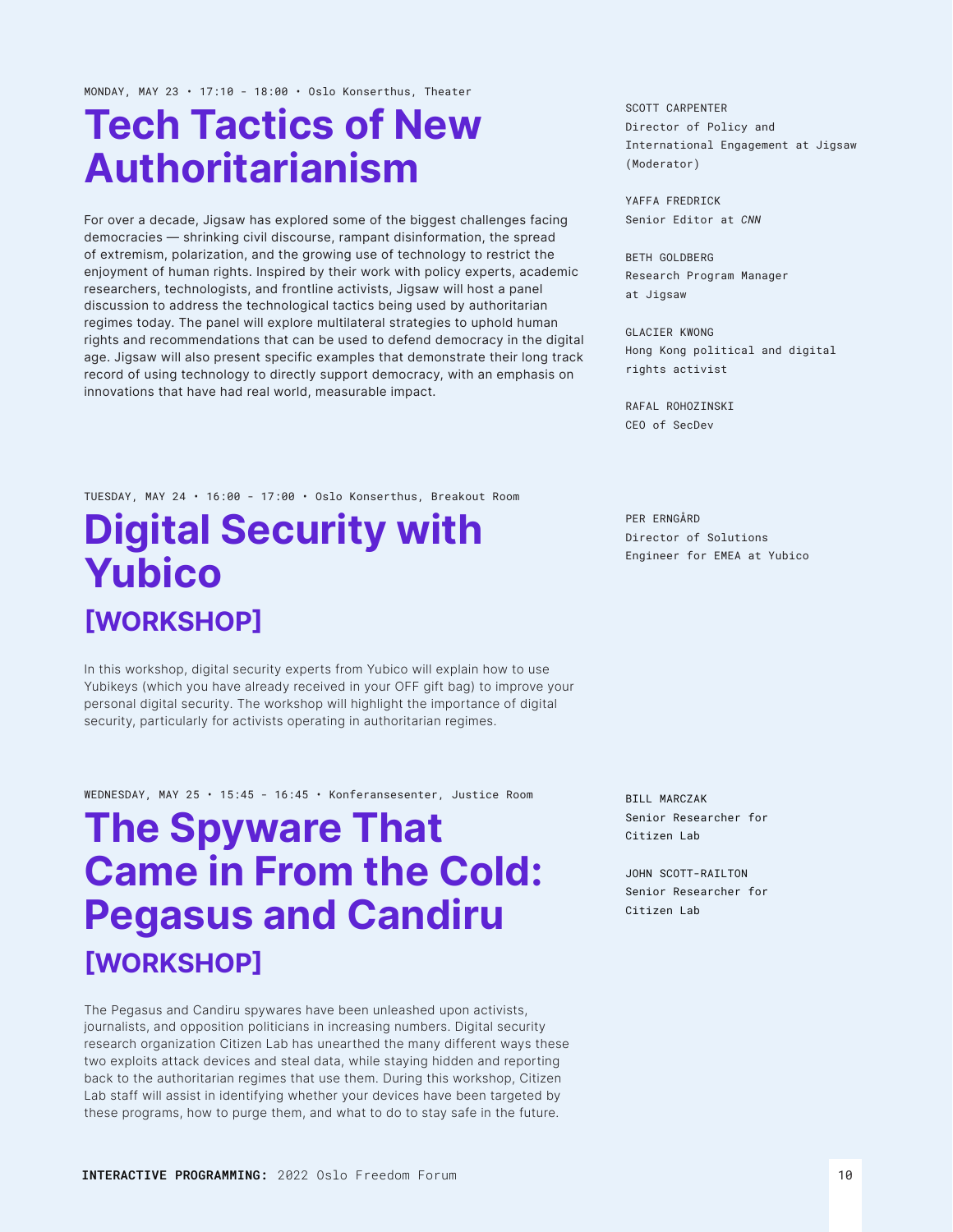## Digital Safety Training for Artists and Human Rights **Defenders** [WORKSHOP]

Digital technologies are transforming the world, affording artists and human rights defenders new platforms to display and promote their work. However, such realities have also posed threats to artists and advocates, ranging from government surveillance and censorship of online platforms, to intimidation by internet trolls, to hacking of artists' online content and personal data. Drawing from the Artists at Risk Connection's "Safety Guide for Artists," this training session will dive into these threats, and offer strategies to help individuals mitigate and prevent risk by bolstering their cybersecurity practices. It will pay particular attention to online harassment such as hate speech, threats, impersonation, doxing, and message bombing, equipping artists and advocates with an understanding of how and why online harassment occurs, how to prepare for and react to it, and how to establish a cybercommunity.

WEDNESDAY, MAY 25 · 16:30 - 17:05 · Konferansesenter, Truth Room

### Can NFTs be a Helpful Tool for Human Rights Activists?

As NFTs — or non-fungible tokens — gain popularity as a way of owning digital art, one test of this innovation will be its impact for human rights activists and dissident artists. This fireside chat brings together dissident artists and crypto experts for a conversation on how NFTs have been used for human rights activism and what we can expect in the future.

JULIE TRÉBAULT PEN America's Director of the Artists at Risk Connection (ARC)

LAURA SHTN Crypto journalist and host of the "Unchained" podcast (Moderator)

**BADTUCAO** Chinese dissident artist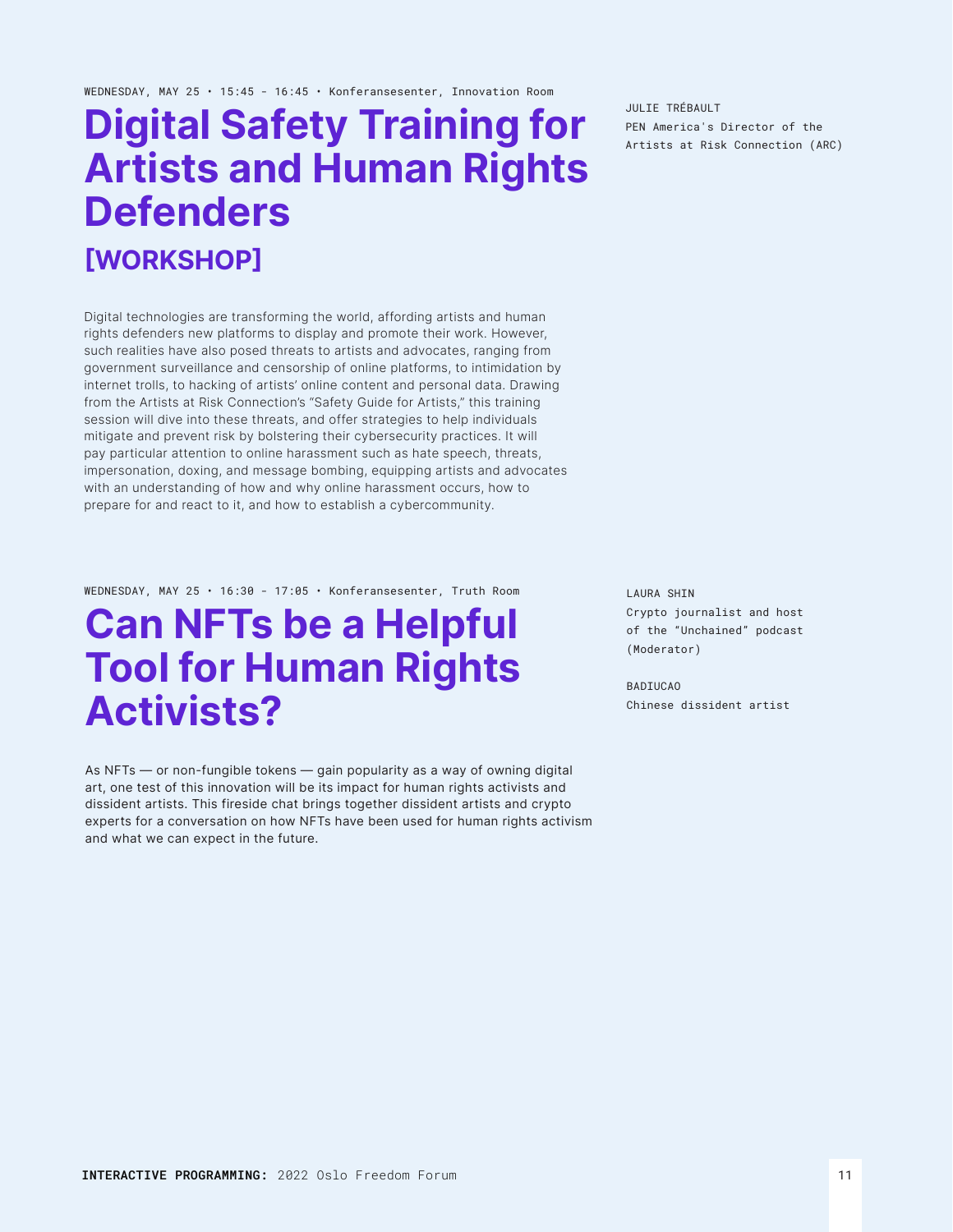# Financial Freedom

MONDAY, MAY 23 • 15:45 - 16:05 • Oslo Konserthus, Theater

## The Quest for Financial Freedom

Money and human rights are typically considered different topics. While issues of banking, currencies, and monetary policy are rarely ever spoken about at human rights conferences, these three entrepreneurs from Nigeria, Afghanistan, and Venezuela will tell us about their incredible life stories, and show us that money and financial freedom is in fact central to the struggle for human rights.

MONDAY, MAY 23 • 16:05 - 16:30 • Oslo Konserthus, Theater

## Can Bitcoin Reach a Billion People?

Bitcoin has grown from a 2008 concept posted on an obscure message-board to a trillion-dollar asset, and now boasts tens of millions of users everywhere, especially in authoritarian regimes from Cuba to China to Russia to Turkey. But how much farther can it grow? One of the world's leading macroeconomic analysts will sit down with the CEO of cryptocurrency exchange Okcoin, the founder of the popular Muun mobile wallet, and the CEO of Lightning Labs to discuss how Bitcoin can reach a billion people.

ALEX GLADSTEIN Chief Strategy Officer at the Human Rights Foundation (Moderator)

MAURICIO DI BARTOLOMEO Venezuelan financial freedom advocate and Co-Founder of Ledn

#### ROYA MAHBOOB

Afghan entrepreneur, CEO of Digital Citizen Fund, and Co-Founder of Afghan Girls Robotics Team

ABUBAKAR NUR KHALIL Board member of Btrust and CEO of Recursive Capital

LYN ALDEN Founder of Alden Investment Strategy (Moderator)

HONG FANG CEO of Okcoin

ELIZABETH STARK Co-founder and CEO of Lightning Labs

DARIO SNEIDERMANIS Founder of Muun Wallet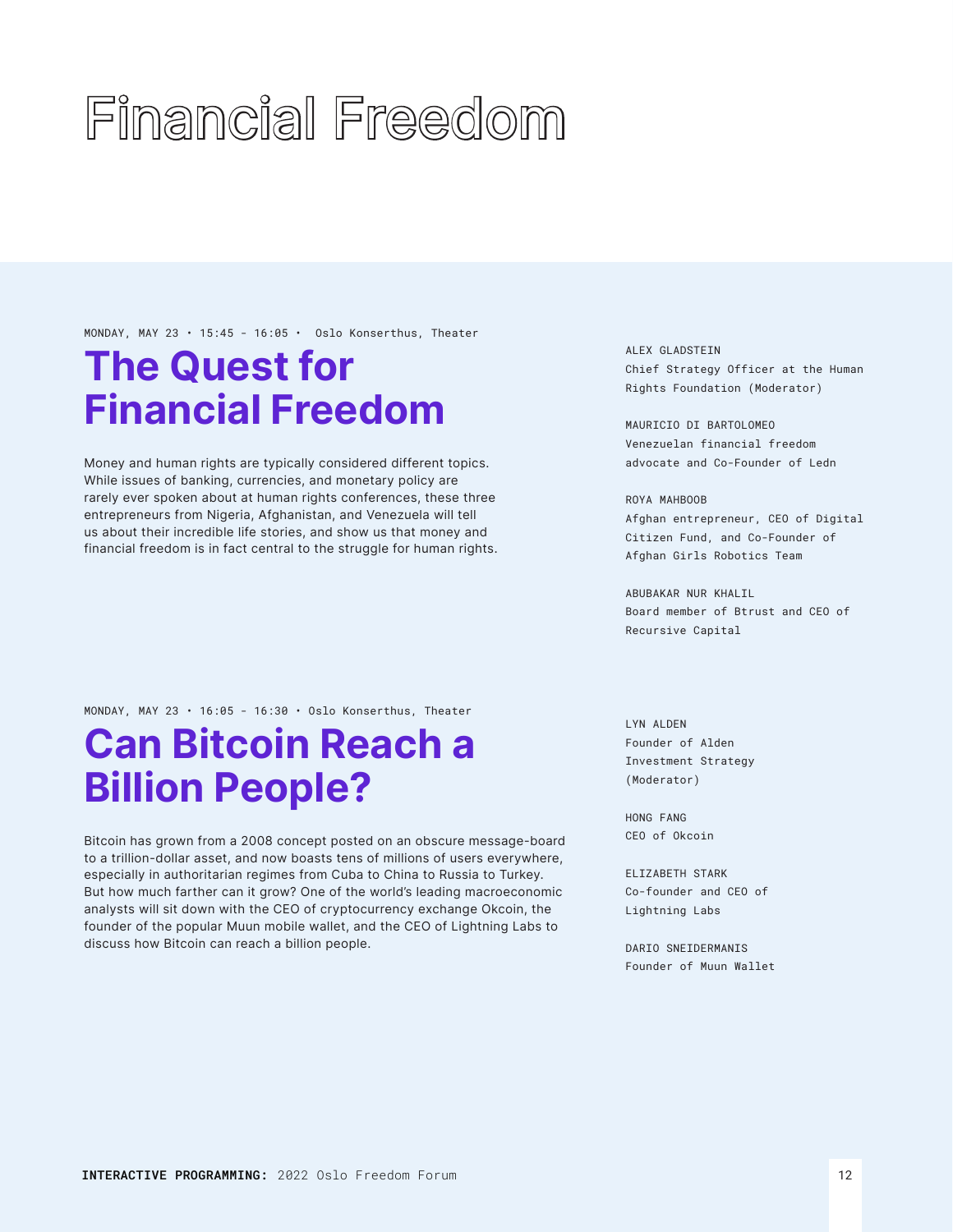## The Rise of Stablecoins in Emerging Markets and Authoritarian Regimes

One of the biggest new financial innovations in the past five years is the stablecoin: a virtual asset that is pegged to the dollar, but can be used by anyone. With a market capitalization north of \$150 billion, stablecoins are used heavily by individuals who cannot otherwise access dollars in Argentina, Cuba, Lebanon, and beyond. Join the creator of the world's biggest stablecoin, Tether, and a Nigerian entrepreneur who can attest to the remarkable rise of stablecoins in her own country.

TUESDAY, MAY 24 • 15:35 - 15:55 • Oslo Konserthus, Lille Sal

## Is Bitcoin Compatible with Democracy?

We have seen how pro-democracy activists in Belarus, Russia, and Togo have turned to Bitcoin to keep their advocacy afloat when their bank accounts get shut down. Simultaneously, we have also seen how a populist leader has imposed Bitcoin on El Salvador from the top down. Hear from activists from all three countries about whether Bitcoin is compatible with liberal democracy.

PAOLO ARDOINO Chief Technology Officer at Bitfinex

IRE ADERINOKUN Co-Founder and VP of Engineering at Helicarrier

ANITA POSCH Host of *The Anita Posch Show*  (Moderator)

JAROSLAV LIKHACHEVSKIY Co-founder of BYSOL

FARIDA NABOUREMA Togolese human rights defender

NELSON RAUDA Salvadoran investigative journalist for *El Faro*

LEONID VOLKOV Russian anti-corruption advocate

TUESDAY, MAY 24 • 17:45 - 18:10 • Oslo Konserthus, Theater

## Bitcoin, the Environment, and Human Rights

There is a hot debate right now about Bitcoin mining. Is it bad for the planet? Is it necessary? Can we use currencies that do not process transactions with electricity? A professor of philosophy and an environmentalist will sit down with a miner, data cruncher, and industry analyst to discuss the perhaps surprising link between Bitcoin mining and human rights.

TROY CROSS Professor of philosophy and humanities at Reed College (Moderator)

LYN ALDEN Founder of Alden Investment Strategy

#### NIC CARTER

GP at Castle Island Ventures, cofounder of Coin Metrics, and host of *On the Brink*

DARIN FEINSTEIN Founder of Core Scientific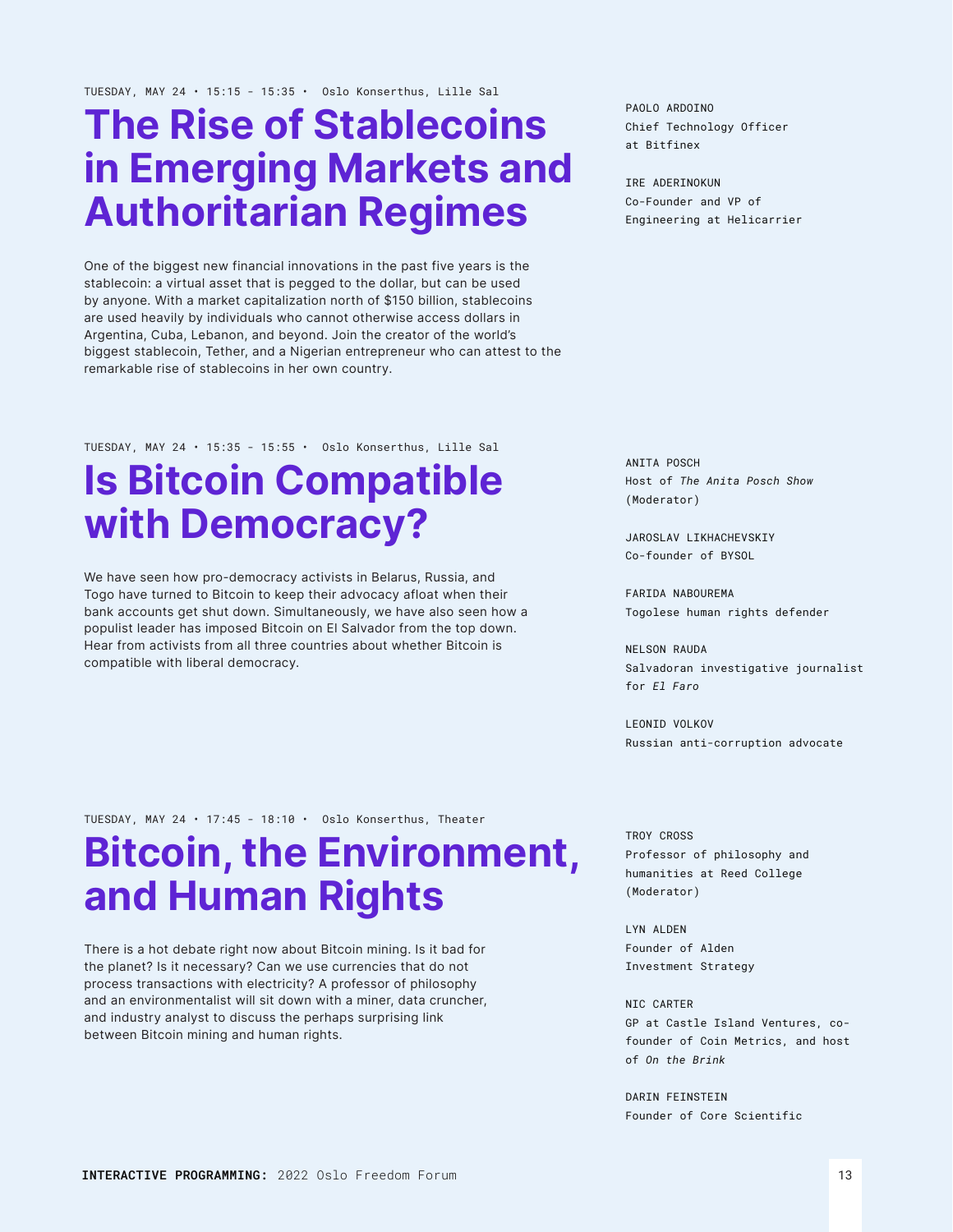WEDNESDAY, MAY 25  $\cdot$  14:00 - 14:25  $\cdot$  Konferansesenter, Truth Room

## CBDCs, Privacy, and the Cashless Society

Most governments today are researching or implementing a Central Bank Digital Currency (CBDC): a new digital form of cash. The Chinese Communist Party is furthest along, having launched their digital yuan in time for the 2022 Olympic Games earlier this year. Unfortunately, there is a big problem with these new forms of money: they allow for unprecedented surveillance, financial control, and censorship. Join a central bank scholar, a Bitcoin engineer, and two privacy advocates to discuss the civil liberties implications of CBDCs.

MATT ODELL Privacy advocate and co-host of the TFTC podcast (Moderator)

MATTHEW MEZINSKIS Founder of Porkopolis Economics

**LISA NETGUT** Lightning developer at Blockstream

JANINE ROEM Cypherpunk, journalist, and privacy educator

WEDNESDAY, MAY 25 · 14:25 - 14:45 · Konferansesenter, Truth Room

## A Sustainable Financial World

We live in a world with astonishing levels of credit and debt. When governments like the US surpass \$30 trillion in debt, orthodox thinking presumes that it is a natural product of our system, that this is just the way things are. Unfortunately, authoritarian regimes often abuse their financial power. Hear from an author, an educator, and a builder on how a different economic system could better restrain tyranny.

JEFF BOOTH Entrepreneur and author of *The Price of Tomorrow*

JIMMY SONG Bitcoin developer, educator, and author

OBI NWOSU Co-founder, Coinfloor; board member, Btrust

WEDNESDAY, MAY 25 · 15:00 - 18:30 · Konferansesenter, Bitcoin Academy

### Bitcoin Academy [WORKSHOP]

After attending the Financial Freedom programming on May 23 and 24, you will have a chance to attend the Bitcoin Academy at the Konferansesenter on the afternoon of May 25. Here, learn how to use this new financial technology in a safe and private manner, how to effectively fundraise with cryptocurrency, and how to resist confiscation when securing your digital assets. Sessions begin with "Bitcoin 101" and continue with deep-dives on best privacy practices, how to accept donations, how to use the Lightning Network, and how to integrate Bitcoin into your NGO.

ROCKSTAR DEVELOPER Lead at BTCPay Server and Strike

RENE PICKHARDT Co-author of *Mastering Lightning*

WOLF VON LAFR President of Students For Liberty

GLORIA ZHAO Bitcoin Core Developer